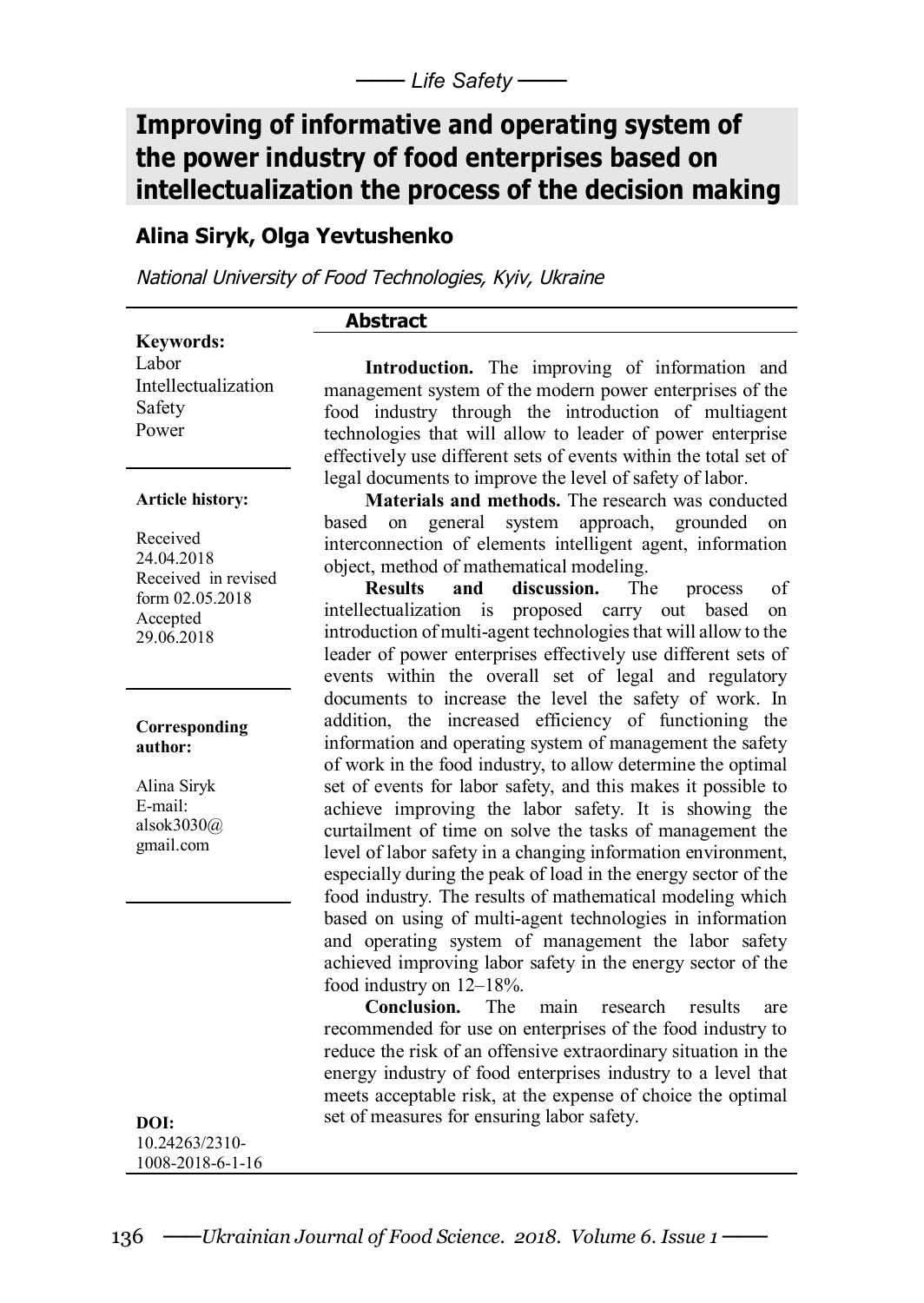## **Introduction**

In modern conditions of market business in Ukraine creating, reconstructing and operating a large number of enterprises of food industry that operate industrial power installs. Among the objects that operated, occupy a significant amount those installs, that were built and began to work in the last century with the consideration of requirements and technologies of that time. This is one of the factors that degrade the state of labor protection on enterprises.

Analysis of the modern economic situation in the food industry, including the energy sector, allow to make a conclusion about the presence of a crisis, primarily due to the presence of the investment deficit is practically blocked the process of renewal of the primary funds. The result of this is the abrupt fall of technological, production, labor discipline, which in turn significantly effect on the level of the safety of work.

Production in the food industry associated with the consumption of large amounts of electricity, fuel and other energy (steam, compressed air, hot water) and providing of communication systems. In the food industry the part of consumed energy in the production cost is about 30%. Normal functioning of industrial system of the enterprise depends on timely supply of energy resources by their types and in a certain amount.

At the enterprises of food industry, a large number of factors that are interconnected and conditionality effect on the level of injury. Therefore, organizational structure of the providing the labor protection should be enough to prompt and consider all production factors, timely detection, do accounting of their, analysis and estimation and shut out traumatic situations. However, the system of energy sector is to expanded. Therefore, timely communication between the leader and departments is rather difficult.

In the modern conditions of business, that characterized by an extremely difficult situation in the country, the question of safety of the production processes in the field of labor protection take on particular topicality as in the conditions of a low funding it promotes the searching and rational use the ways of decrease the level of production injuries. Great contribution to the solution of these problems made domestic and foreign scientists: O.I. Amosha, R. Anderson, P. V. Beresnyevych, B.O. Bilinsky, Y.F. Bulgakov, G. Vylde, A.O. Vodyanyk, A.R.Hale, V. A. Glyva, H.H.Gogytashvili, V.I. Holinko, A.O. Gurin, O.I. Zaporozhets, W. Kelen, F.S. Klebanov, V.I. Kozlov, O. E. Kruzhylko, O.E. Lapshyn, O.G. Levchenko, G.V. Lesenko, M.O. Lysyuk, I.A. Luchko, N.A. Prahovnik, I. M. Podobed, A. Rayf, N.V. Stupnytska, K.N. Tkachuk, A.M. Feber, M.I. Shvydkyi. In particular, in [1] proposed a new system of the creation documentations for management systems of information security, that display features, that characteristic the system of management of information safety of the organization. In [2] improved the evaluating of effectiveness of management decisions under conditions of operation information-analytical systems based on uses the indicators of executive discipline, quality and effectiveness of realization of management decisions. The problems of perfection the system of management by labor protection on enterprises explored in the works of such authors as Shulga Y.I. Sukach S.V. [3], G.G. Gogitashvili G.G. [4], Lesenko G.G. [5], Sergienko M.I. [6], Romanchuk A.A. [7].

However, in the presents of a large number of scientific sources that consider the questions of the organization of safety and prevention injury in various industries today all these events are planning and implementing based on subjective opinion of leader considering on the economic opportunities (not decrease profits) and considering requirements of the regulatory framework. Considering the state of labor protection [8] carried out on the results of the consequences of injuries [9, 10] and occupational diseases of workers. In the background stays the task of neutralization the dangerous and harmful factors.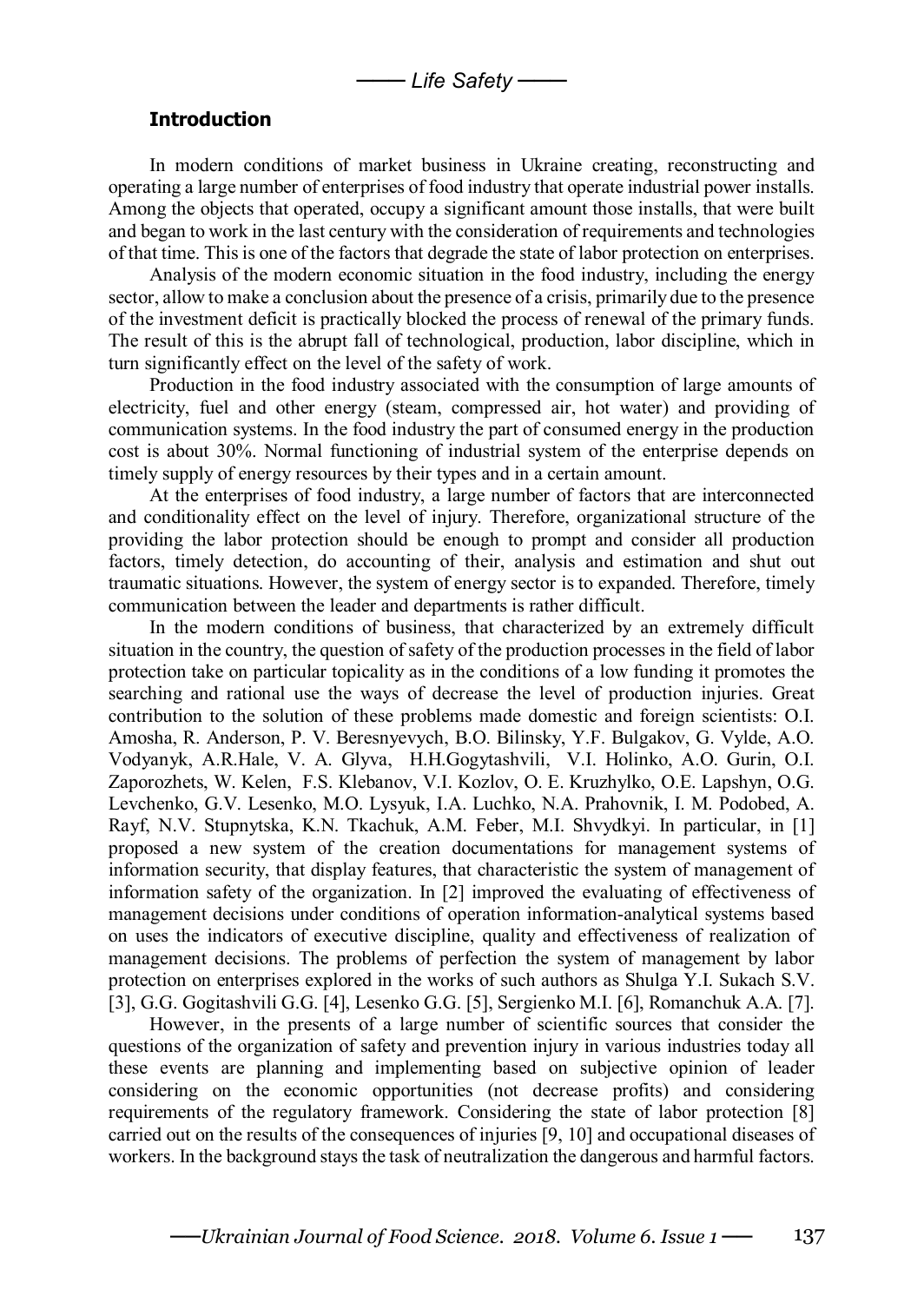─── *Life Safety* ───

One of the promising areas of research is the introduction of intellectualization of the process the decisions making based on the total amount of information. Only such decisions allow to produce the optimal set of events to providing the labor protection.

The process of improving the functioning the system of management the labor protection (SMLP) requires the rational organization and a coherent interaction between the leader of power manage and heads of all structural units, and effective interaction with industry, accordingly to state agencies and the implementation of all regulations.

Today on the forefront of science researches put the task of raising the level of intelligence of specialized control systems, which stems from the limitations of traditional informational approach. Within the general concept of construction, the information and management system of the power enterprise of food industry formulated agent-oriented approach to intellectual interaction of components.

Intelligent Agent  $(IA)$  – a program or hardware object that operates autonomously to achieve the aims set in front of it by the owner or the user that has certain intellectual abilities.

### **Materials and methods**

Despite of number important works [8, 9, 10] in the field of building integrated intellectual systems, the task of creating methods of designing intellectual information and management systems for such complex objects, the energy sector is not resolved. Require further research and development such questions as: the development object of the model of information and control system the energy sector of the food industry, which would include the base of a framework regulations in the field of safety of work; build a model intelligent agent for information and control system the energy sector of the food industry; build a model of finding a solution on the selection of total events [11] to raise the level of safety of the work in the energy sector of the food industry. Development of the methods for storage and search of regulatory and legal framework in the information and management system the energy sector of the food industry.

The mathematical model of the information object of intellectual information-analytical management system of the energy divisions for the food industry plants was developed that also includes an ability to update the database of labor laws.

The mathematical model of intellectual agent was created, as part of intellectual information-analytical management system of labor protection of the energy divisions for the food industry plants, which also includes parameters of harmful and dangerous factors of production flows.

In the work the topology and methodology of constructing an intellectual information and analytical system management of labor protection of the energy divisions for the food industry plants was developed and brought to practical implementation of architecture.

## **Results and discussions**

In general, the model of information and control system the energy sector of the food industry can be represented as follows (Figure 1).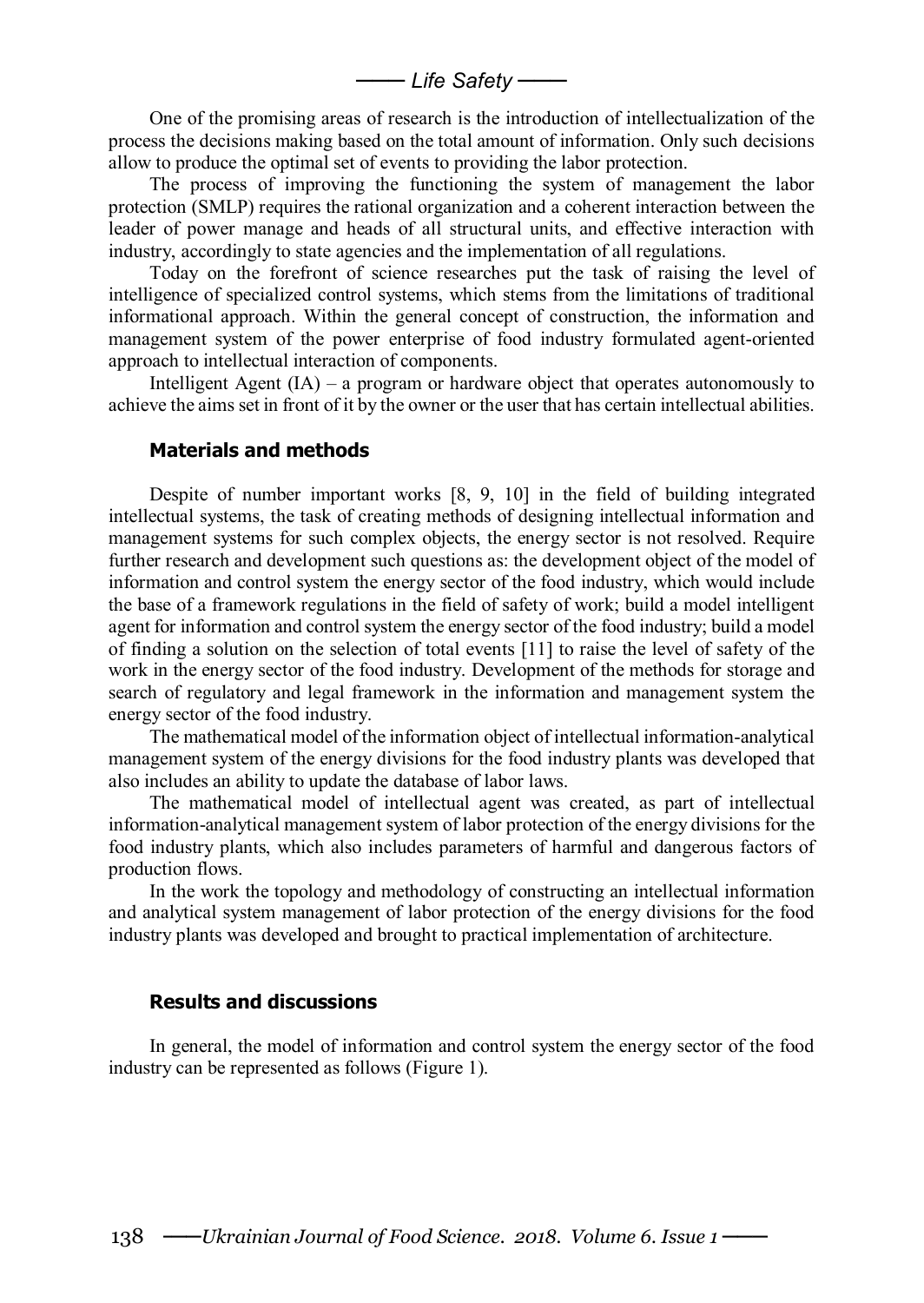

**Figure 1. The general model of the information and control system the energy sector of the food industry:**

Y – the vector of the regulatory and legal base; LESEFI –the leader of energy sector of the enterprises food industry;  $MAS -$  the multi-agent system;  $LOD -$  the leaders of official departments;  $\xi -$  the destabilizing factors; X – the vector of the state the safety of work in the energy sector of food industry.

The task of rise the safety of work in the energy sector of the food industry using multiagent technologies in a formalized form it can be defined as

$$
L(SW) \rightarrow \text{max},
$$

where  $L(SW)$  – the level of the safety of work in the energy sector of the food industry, the imposition of limitation on value of the events

$$
C\leq C_h.
$$

An essential basis for formalization intelligent components of the information and control systems the energy sector, shown in Figure 1, is a model of information object (IO)

Information object propose to define as follows:

$$
O: =
$$

where N<sub>O</sub> – the name of object;  $\{A\}$  – *the* set of object attributes  $(A_0, ..., A_n)$ ,  $A_i$  – *i*-th attribute ІО; {*О}* – the set of objects, which structurally include in the object,

 $(O_{NQ_1}, O_{NQ_2},...,O_{NQ_m})$ ,  $\text{Re } O_{NQ_i}$  i-th subordinated object, the object with name N<sub>O</sub>;  $\{F\}$  – set of functions which implement this IO,  ${L}$  –the set of regulations, from which select the optimum set of recommendations.

The attribute of IO defined as:

$$
A = \langle N_A, S_A, V_A \rangle
$$

where  $N_A$  – the name of attribute,  $S_A$  – the set, in which define the meaning of attribute,  $V_A$ – the meaning of attribute, namely  $\alpha \in S_A$  at this time t.

Based on analysis of the characteristics and imperfections of the known models of intelligent agents (IA) IA proposes that the structure of IA look like: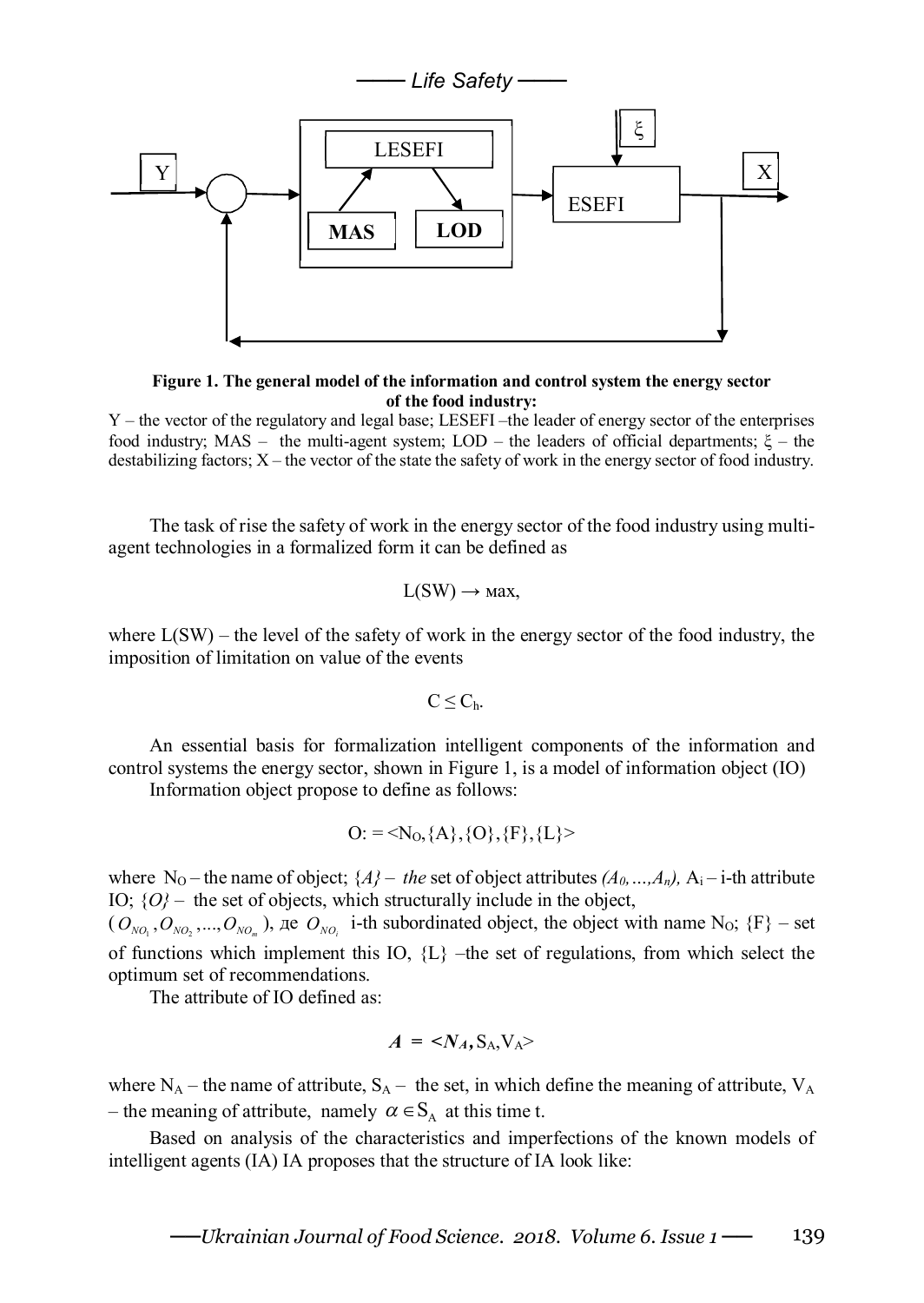─── *Life Safety* ───

$$
IA = \leq N_{IA}, S_A, V_{IA}, M_{VB}, V_O>,
$$

where,  $N_{IA}$  –the name of intelligent agent;  $S_A$  –the structure of attributes, which defined similar to structure of attributes for information objects (IO);  $V_{IA} = \{IA\}$  – the sets of invested ІА; MVB –the mechanism of choice the model of operation the regulatory and legal base  $VO = \{O\}$  – the set of information objects that implement the screenplays of work the IA.

The intelligent agent based on criterions the choice of model the functioning, founded in the  $M_{VB}$ , make a decision about the realization at this time some of the screenplay of work and initializes the appropriate IO. The information space of intelligent agent is defined as a set of IO and IA that surround IA<sup>i</sup> and interact with it, where

$$
AR_{IA}^i = (N_{IAj}, A_{IA_j}^{\xi}, ..., A_{IA_j}^{\psi}, N_{IAI}, A_{IA_j}^{\xi}, ..., A_{IA_l}^{\psi}),
$$
  
\n
$$
AR_{IO}^i = (N_{IOj}, A_{IO_j}^{\xi}, ..., A_{IO_j}^{\psi}, N_{IOI}, A_{IO_j}^{\xi}, ..., A_{IO_l}^{\psi}).
$$

The model of choice the behavior of AI may be present:  $M_{VB} = (MIS, MG, MSR, MA)$ , where  $MIS$  – the model of information environment,  $MG$  – the model of defining the aim, MSR – model of finding a solution considering the regulatory and legal framework,  $MA$  – the model of active action.

The model of defining the aim is constructed so:

$$
MG_{IA_i} = (SS_{IA_i}, FSS_{IA_i}, GS_{IA_i}, G_{IA_i}^{top}, G_{IA_i}^{down}, FG_{IA_i}^D, FG_{IA_i}^S, FAG_{IA_i}, SMA_{IA_i}(t))
$$

Here  $SS$  – the set of strategies, that understand as methods for selecting aims  $SS = (S, |i = 1,..., n)$ , FSS – the function of choice the strategy; GS – the set of static aims, .  $G^{top}$ . –the set aims that get from this IA from agents a higher level of hierarchy,  $G^{down}$  – the set of the aims that can be transferred to IA of lower levels;  $FG<sup>D</sup>$  – the function of forming the dynamic aims  $FG<sup>S</sup>$  – the function of choice the static aims; FAG –the function of choice the active aims, scilicet aims that accept to realization; SMA – the state of the multi-agent environment.

Under the search decisions should understand the finding of way to achieving the aim or aims given from IA in the current state of MA-environment (Figure2). Because different structural departments of the energy sector of the food industry has its own specific including at making a decision, it is hardly possible to use some universal method of searching a decision for all subsystems of IOS.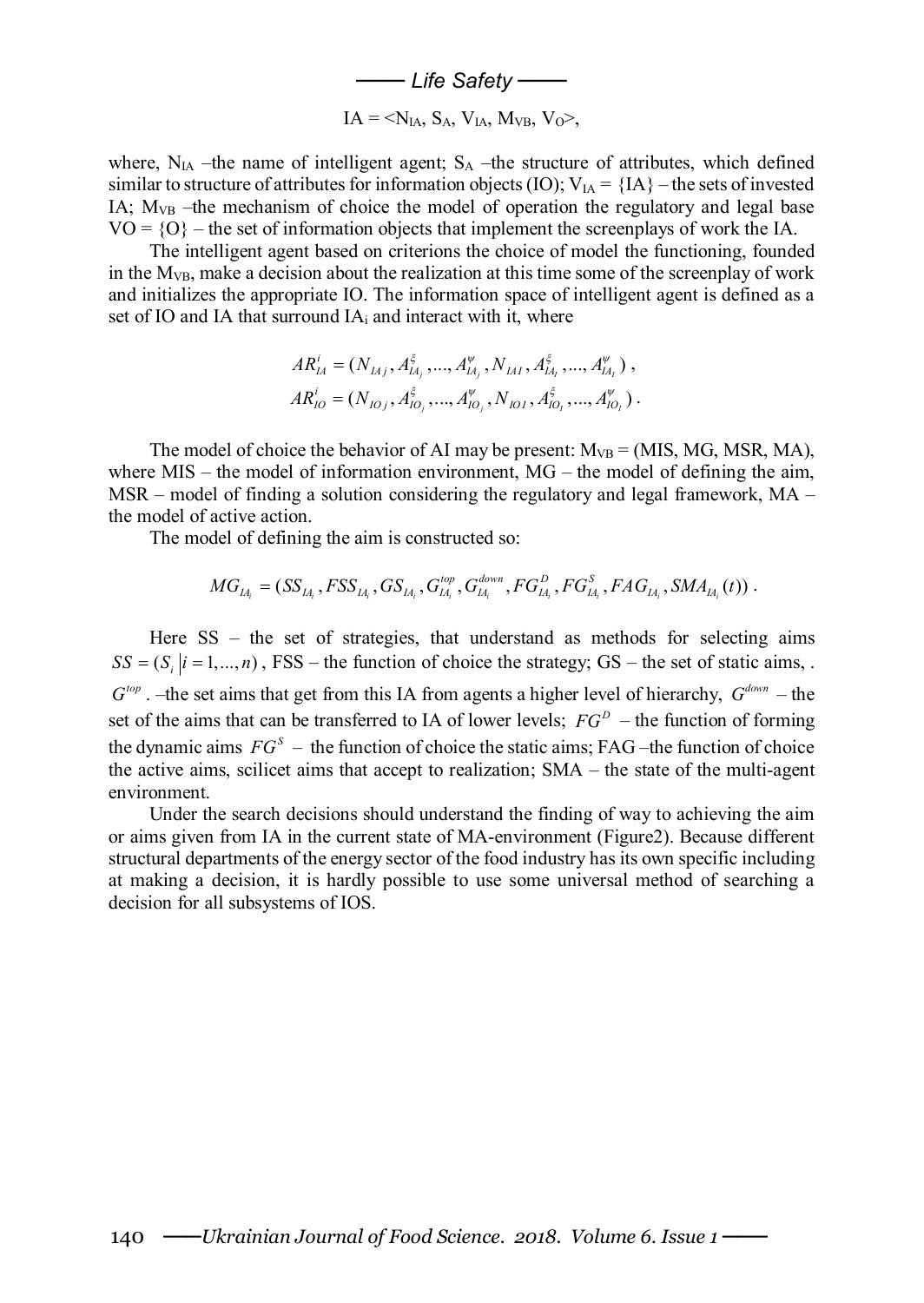

**Figure 2. Algorithm for finding a solution by intelligent agent** 

In the proposed model IA, the following type of search solution. We think that the IA has a certain set of static aims  $GS = \{gs^i | i = 1, ..., n\}$ . Here each IO cover some plan. Known ways to achieve the aims scilicet are built information objects  $(IO<sup>i</sup> | i = 1,...,n)$ , the operation of which should lead to  $gs<sup>i</sup>$ . Here each IO cover some plan. Inside this plan, that is in behavior IO, can be formed arbitrary messages and arbitrary sequences of actions.

Then the model of finding a solution given the function of finding a solution  $SR: GS \rightarrow VO$ , where VO – a set of invested IO of i-th IA. This image is synonymous, but not mutually, because maybe, that some aims are achieved by the same IO. The model of active actions determined by image  $AD: GA \rightarrow VO$ , which chose necessary for launching in the current time of IO.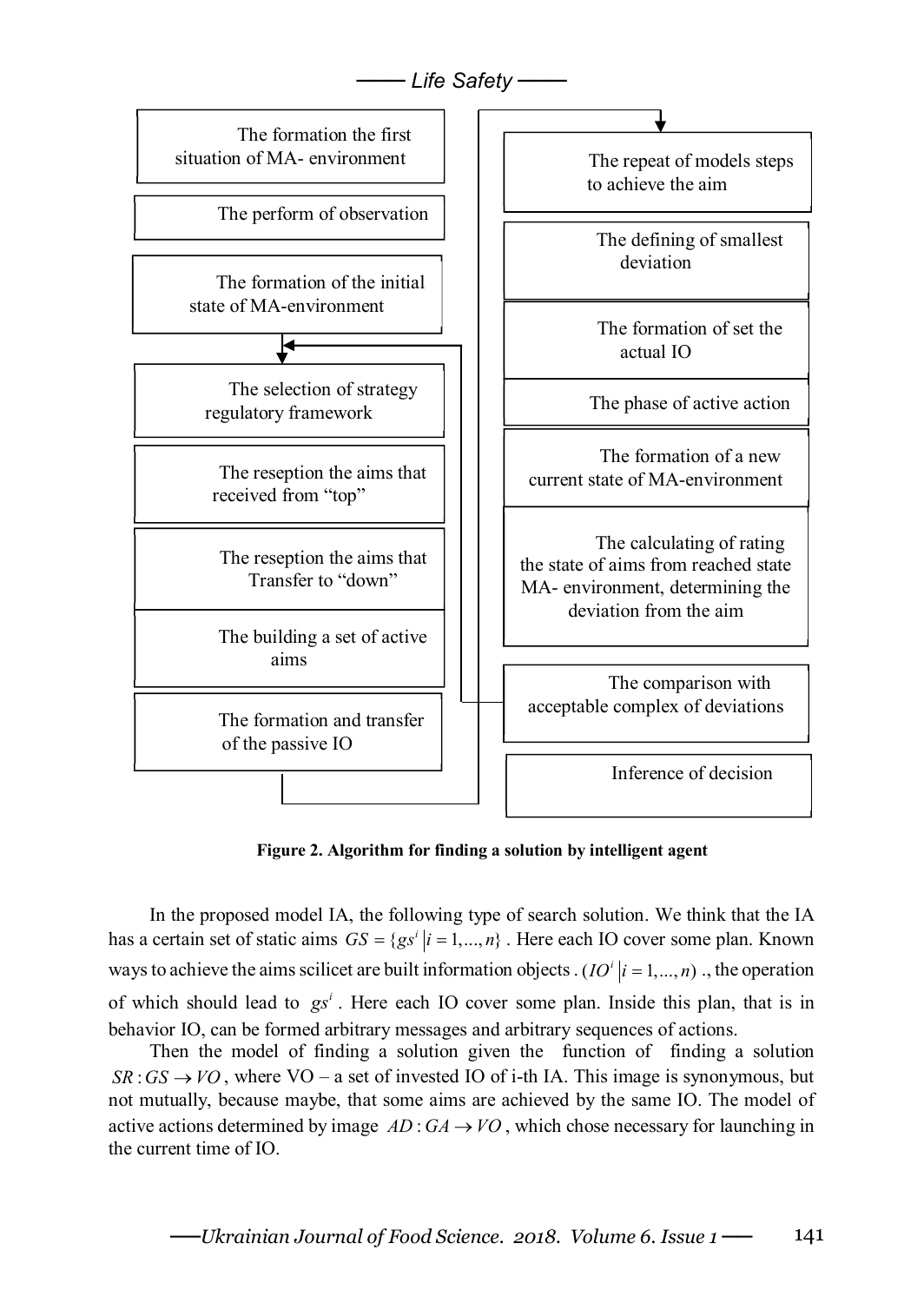─── *Life Safety* ───

The constructed model of finding a solution in a model of IA allows to describe such known classes models of realization behavior as a model with conditioned ending set of elementary actions; model with the set of plans; model with random messages and actions. On the base of this model can be created the new models of behavior the IA, that combine the mechanisms of different classes.

Based on designed methodology of searching a solution about the choice of totality of events to increase the level of safety the work [14], implemented the estimation of using of IOS on the example of the work the leader of the energy sector of the food industry.

The evaluation of the efficiency of work the information and management systems of energy sector the enterprises of the food industry considered on the example of the analysis of the algorithm of the head's activity of the energy sector in relation to the task of selecting the totality of events to increase the safety of work. The essence of the task is consist in choice the optimal set of tools to increase the level of the safety of work. For this task were divided into elementary operations (total 12 operations) and logical terms (3 conditions). **Quantitative** 

characteristics (number of detected violations from safety of work per year, the number of staff's injuries per year, the number of days of sick leaves per year, the time of basic operation, time dispersion of basic operation and the probability of error-free implementation) are taken from statistical data [12, 13].



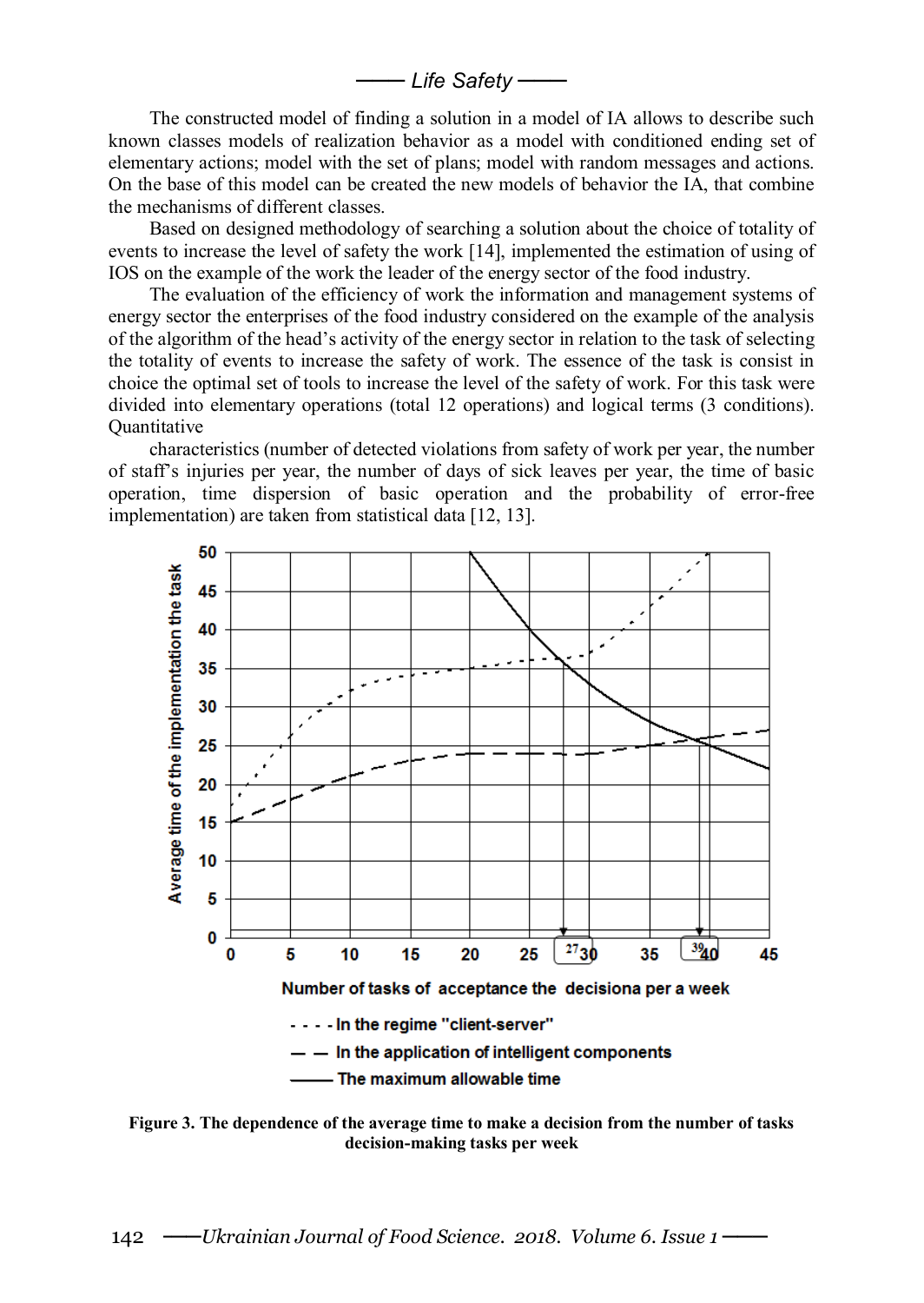─── *Life Safety* ───

On the graph (Figure 3) shows the average time for decisions by leader of the energy sector based on around-the-clock character of activity providing staff. As can be seen from the graphs, using intellectual IOS gives a essential advantage in solution the tasks of the choice the set of events to increase the level the safety of work, however, due that the average time on perform one solution in intellectualization system is less, the total number of decisions per week increases.

Solving the converse task about to definition the probability of faultless decisionmaking at a fixed time to solve management problems can also determine the effectiveness and feasibility of the introduction of intellectualization of information and operating system of the energy sector of the food industry. Thus, the rise of efficiency when using the same initial data will be  $12 - 18\%$ .

# **Conclusions**

In this work it is shown as possible to improve the information and operating system of the modern energy enterprises of the food industry by intellectualization of the process of the decision-making based on the received amount of information. This process of intellectualization is proposed carry out based on introduction of multi-agent technologies that will allow to the leader of power enterprises effectively use different sets of events within the overall set of legal and regulatory documents to increase the level the safety of work. In addition, the increased efficiency of functioning the information and operating system of management the safety of work in the food industry, to allow determine the optimal set of events for labor safety, and this makes it possible to achieve improving the labor safety. It is showing the curtailment of time on solve the tasks of management the level of labor safety in a changing information environment, especially during the peak of load in the energy sector of the food industry. The results of mathematical modeling which based on using of multi-agent technologies in information and operating system of management the labor safety achieved improving labor safety in the energy sector of the food industry on 12–18%.

## **References**

- 1. Kozhedub Yu.V. (2015), Stvorennia dokumentatsii dlia system upravlinnia informatsiinoiu bezpekoiu, *Information Technology and Security*, 3(5), pp. 95–100.
- 2. Kruzhylko O.Ye., Maistrenko V.V., Demchuk H.V. (2015), Otsinka efektyvnosti upravlinskykh rishen u sferi okhorony pratsi, *Problemy okhorony pratsi v Ukraini,* 29, pp. 3–9.
- 3. Shulha Yu.I., Sukach S.V., Kobylianskyi M.A., Velychko O.L., Mozghovoi O.V. (2012), Avtomatyzovanyi kontrol system bezpeky pratsi ta zhyttiezabezpechennia, *Problemy okhorony pratsi v Ukraini,* 22, pp. 16–26.
- 4. Hohitashvili H.H. (2002), Systemy upravlinnia okhoronoiu pratsi, *Afisha*, p. 320.
- 5. Lesenko H.H. (2003), Rozrobka ta vprovadzhennia SUOP na pidpryiemstvi, *Okhorona pratsi*, 6, pp. 36–38.
- 6. Serhiienko M.I., Bakhtina Ye.A. (2012), Pidvyshchennia okhorony pratsi tkatskoho vyrobnytstva za rakhunok vprovadzhennia novykh system kondytsiiuvannia zi zvolozhenym povitriam, *Problemy okhorony pratsi v Ukraini*, 23, pp. 109–115.
- 7. Romanchuk A.A. (2010), Sistemnyi menedzhment okhrany truda na predpriiatii. *Modeli upravleniia*. *Chast 1*., Ilichevsk.